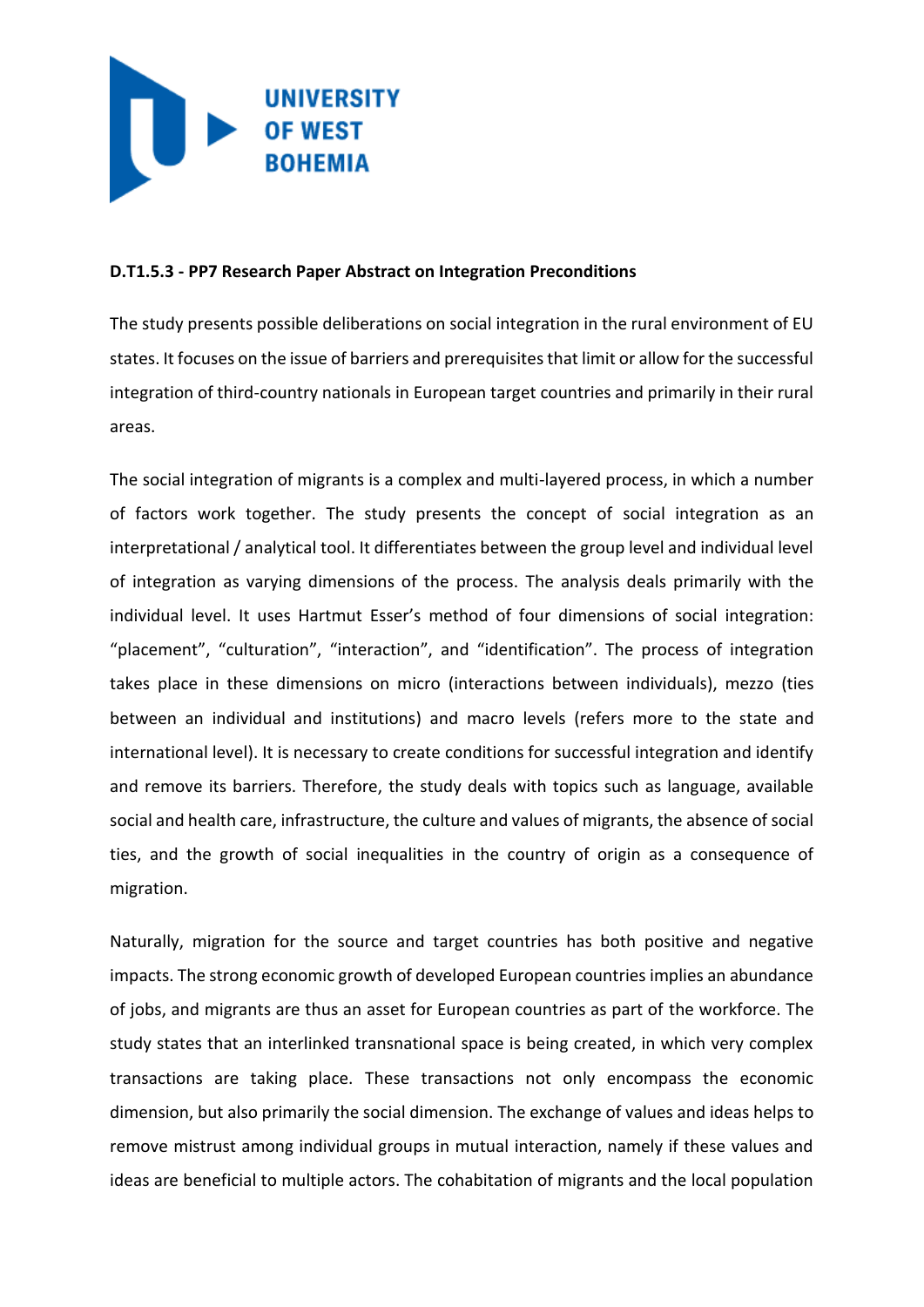

is nothing more than the result of the mutual attitude of immigrants and the majority towards one another.

The study also differentiates between the term integration and the term adaptation, which refers only to the ability of an immigrant to survive in the context of the host state, however, does not entail fully-fledged inclusion into the various structures of the target country's social environment. In addition to adaptation, there are moments in which partial integration of migrants into the majority society takes place. This integration lies in integration into the job market. All other practices take place outside the host society and outside the platform of the state. In extreme cases, absolute social exclusion takes place. In some cases, integration of an immigrant into society does not to take place at all, as the environment into which he/she is adapting does not require greater knowledge or involvement on the part of the migrant into the structures of the target country. However, the study states that cultural bridges and the linguistic closeness of the immigration and emigration country is not the defining motive of migration and integration in the present globalized world.

From the analysis on systematic, mezzo and individual levels, the study observes a number of barriers and prerequisites for the successful integration of foreign nationals and suggests the following recommendations.

Firstly, finance resources for social prevention services should be increased and capacities of social workers in towns and municipalities heightened as there is often lack of the personnel capacity and strategy for the integration policy and process. The study suggests designing an employee to communicate with foreign nationals. Furthermore, the work of monitoring the situation, prevention and field work should be targeted in locations where foreign nationals are present, for instance at boarding houses where foreign nationals live. In addition, this work could be connected to the distribution of materials created by local governments. These materials should contain basic overview of possibilities of communication between foreign nationals and the local government, for example links to social and assistance services.